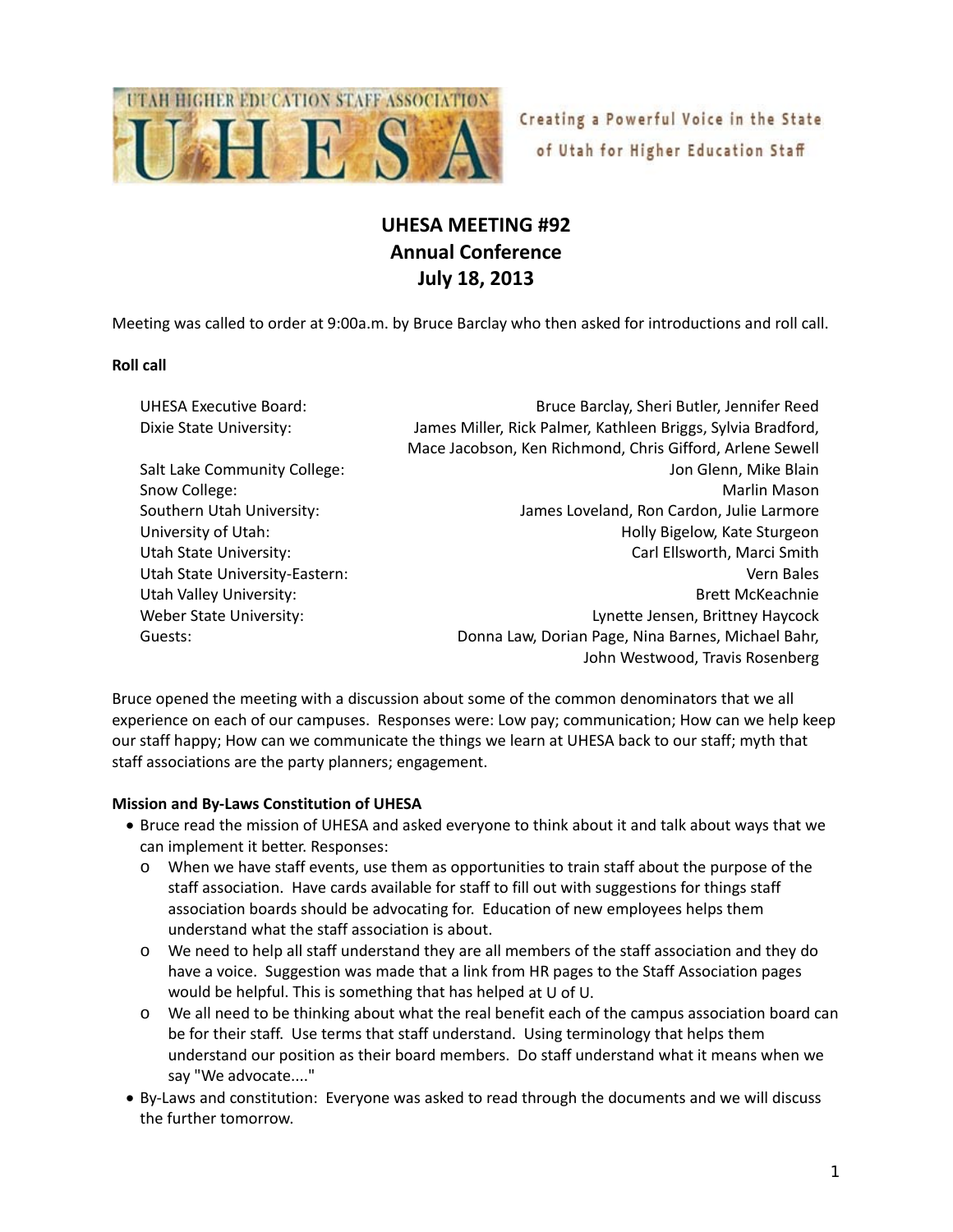#### **Financial Report and Annual Dues**

 Financial report will be given later. The annual UHESA dues are \$200 per year and Jenn will be sending invoices to each institution. The \$20 per person fee for the conference this year will be added to each institution's invoice.

**Guest Speaker:** Dorian Page, SUU Vice President for Finance and Administration

 Dorian gave a brief outline about what a legislative liaison at a university does. His advice to anyone who wants to send information to the legislature is to keep it simple and learn the process. Committee chairs have very little power. They are mostly there to give information and then it goes to the budget people. The day on the hill is important. They hear you, but they also hear from many other people. Coordinate your message with other organizations. Example if UHESA goes with a different message than the Student association all they hear is there is no unity. Also, be honest. When you have a message, anticipate the questions the legislators may have for you. Learn why you are asking for something, check out what other states are doing, etc. You can make a difference. Question was asked by one of the members about how we should coordinate with the Board of Regents on our day at the Capital. We should be aware of what the initiatives are that the board of regents are requesting. Commissioners look at what is common to all institutions first, then other needs. Utah used to have one of the highest percentage by population of an educated work force, but Utah is now losing ground. Two reasons are contributing to this factor, educated people are leaving the state to get better jobs and the influx of lower educated people moving into the state is greater. As tuition increases, the percentage of the population that are able to stay in school decreases. This mainly affects the most disadvantaged sector of the population. Dorian's philosophy is that it is just too easy to go to the tuition well. We cannot keep going to the tuition well, as it is not sustainable. It was reiterated again that NOW is the time to go to our legislators and present our needs. Don't wait. Relate personal success stories or personal need stories. Appeal to their human side.

#### **Discussion**:

 A discussion following Dorian's presentation ensued. It was reiterated that UHESA should collaborate with the student associations. We should all be working together with all the organizations within our schools. We need to be more involved in getting the legislative messages early and being united at the Capitol. We need to educate ourselves prior to meeting with them. The real key to the process is to get involved, know the issues, go to your town meetings, and find out how to be a delegate. Invite your administration to your board meeting and find out what they are advocating for. The more we can communicate and be in sync at our individual institutions, then we can become a resource to our legislators. Discuss how what we do benefits all of Utah, not just how your institution or you can benefit. We are preparing your workforce. By the time we get to the Day at the Capitol it should be the third time that you have made contact with your representatives. Meet with them immediately and make sure you bring a business card and tell them that you are their contact for staff at your organization. Your second meeting should be about August where you talk about the real needs of your institution. Ask how they want you to communicate with them. Understand them. Your representative can influence other committee members. Use them to communicate your message to the committees. The Higher Ed Appropriations committee can only appropriate funds that are allocated by the Executive Appropriations committee. Don't forget that the governor has a lot of power. Since we can all vote for him, it is not a bad idea to try to contact him as well. See the attached information regarding Legislative Subcommittees.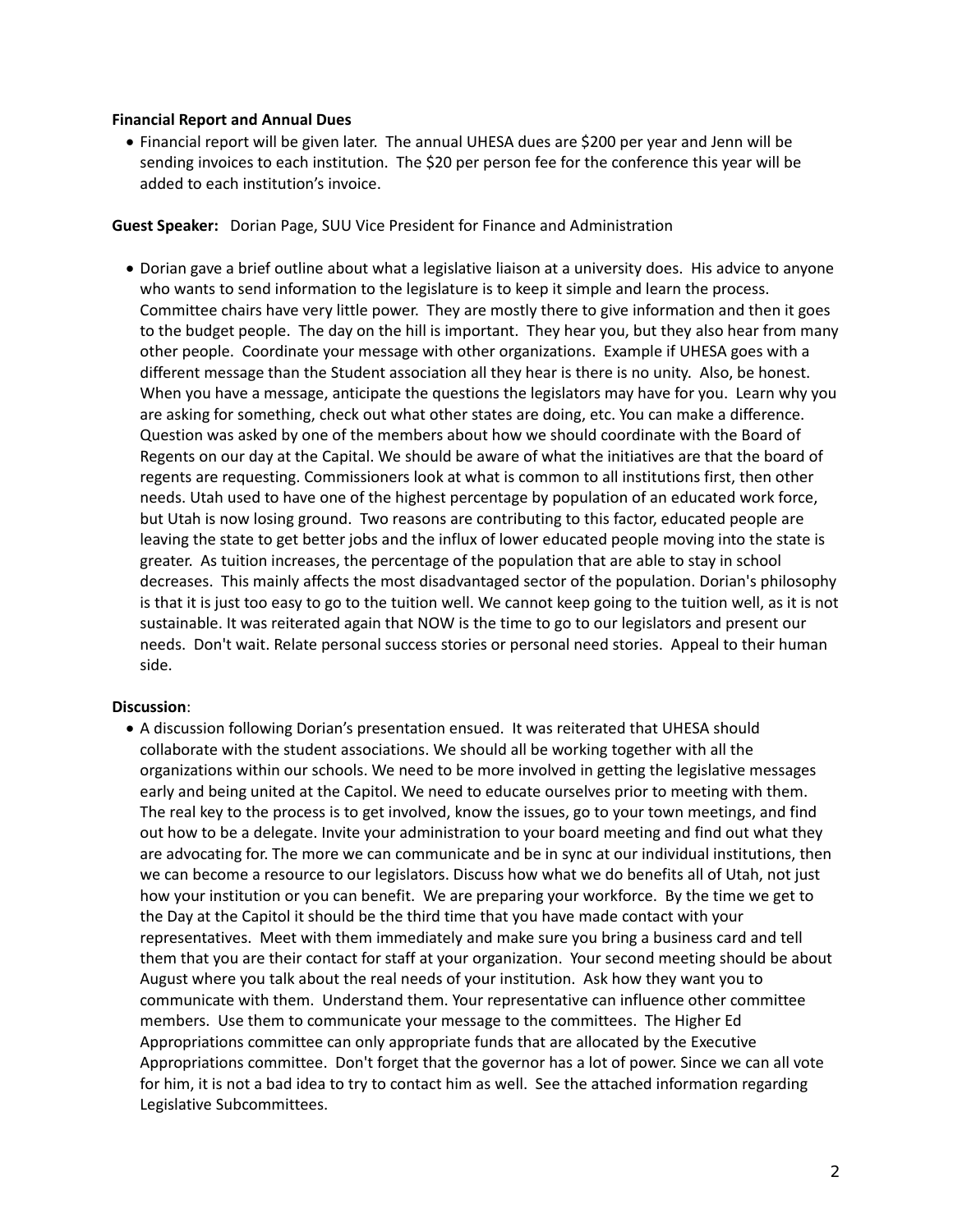#### **Campus reports:**

- **University of Utah**: Kate gave a report stating that the past association president was very active in promoting the staff association profile on campus. They are now an active participant on the Board of Trustees council. Employee awards and recognitions are continuing. There are now two divisions of the U: the health sciences and the rest of the campus. There is a challenge with the Health Sciences part of the staff association in that it is difficult to have a representative from that area attend and participate in their meetings since they are clinical and cannot leave to meet with the council. There are 35 members on their staff association council and they represent 20,000+ employees. Kate asked if she could get information from each of the other staff associations about web sites. She would like to look at our websites to see what each are doing. Staff appreciation is sponsored by the staff council and HR. There are two HR staff that work with the council. The upcoming appreciation day is September 26th from 10‐2 at Rice Eccles Stadium. Kate did invite all of us to the day to observe. She asked that if we want to come to please let her know.
- **Weber State**: Lynette gave an update on changes and new facilities on their campus. The campus is also getting a facility to help minorities and under‐represented students. Inaugural week in October to celebrate the new president. The new president was surprised that there are two staff organizations on campus, they have renamed the organization exempt and non‐exempt, and they are conducting a survey to all staff to gather feelings about joining the two organizations. Currently the staff associations are classified as advisory committees but they are advocating for a stronger voice and want to become a Staff Council that will be recognized on campus with more power and authority who represent all staff. Lynette gathered information from each of the institutions regarding the classification of staff and the differences between exempt and non‐exempt. She put this information into a spreadsheet and members of the committee asked to have that spreadsheet which she will send to James so it can be posted on the UHESA website.
- **Utah Valley**: The transition of the new board through elections just occurred. They have always assumed that part‐time people were not allowed to vote through the campus program and changes to the system were made to allow them access to vote. The campus is divided into different areas of the campus and members of the board are selected from each area. The president of the university made some changes just a couple of days prior to the vote which changed how the areas on campus were districted. Because of this process, there were a couple of senators that had to be appointed. The new executive board met after the election and determined that apathy is probably one of the most common problems on campus. They determined that there are three main focuses Communication; make it personal; and finally, they are going to be working on their purpose beyond just the party planners. They have worked with the president to get scholarships for staff to work on master's programs at UVU. They are also working to allow staff members to have flexible work schedules to allow staff to take classes. They will be working on opening communication lines with the administration, rewarding employees and an initiative for employees whose children (married or single) are still eligible for healthcare until age 26 to have tuition benefits until that age as well. Working with faculty senate and PACE to trade in lost vacation time for scholarship or other benefits to staff. This will be a challenging venture. Recently they added a short handout about what PACE does to help the staff understand better.

# **Review of Goals**:

Bruce reviewed the goals that were set at last year's conference.

- Bring Snow College back on board Completed.
- Implement Legislative goals In progress and working well with Holly's assistance.
- Have agenda sent out two day prior to meetings due to the change in Kim Rabold's position at USU Eastern this continued to be a challenge. We will try to do better.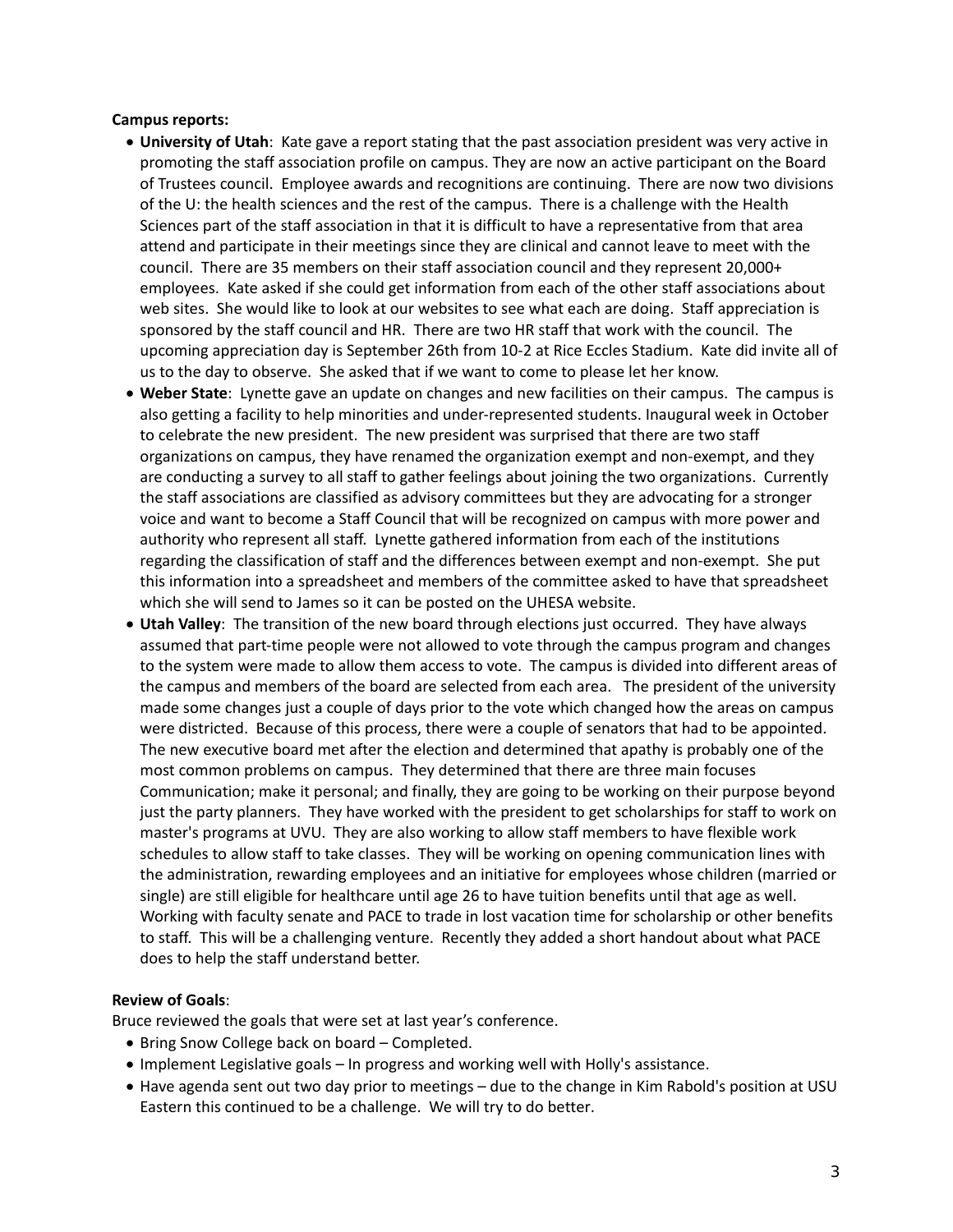- Reciprocal tuition benefits This was a discussion that we had last year about helping all staff from each university take classes at other institutions. SLCC is still investigating this possibility.
- Create a web presence We now have a LinkedIn page and a Facebook page.
- Make sure you talk about issues at your schools as many of the other schools may either be having the same issues or have already experienced them and can offer insight.

Everyone was encouraged to think of goals and objectives for next year and be ready for the discussion tomorrow.

**Guest speaker:** Nina Barnes, Board of Regents, Cedar City Council, former Board of Trustee for SUU.

• Nina gave a brief history of how she came to be involved in local politics by volunteering to help fund the building of a park for children to play in. She has been on the city council for 8 years and about 3 years ago she was asked to be on the board of trustees and this year has been asked to serve on the Board of Regents. She gave a presentation on Higher Ed in Utah and where we are as a state. A question was asked: How should we as a UHESA council be involved with the Board of Regents? Nina indicated that the UHESA leadership should make that connection and see what that role could be. She asked us if we each had a Board of Trustee representative for our organization. Nina explained the role of the Regents and how they try to work together with the institutions and the State.

# **Legislative report**:

- Holly gave a brief report since we have already had much discussion on the legislative process. She also re‐emphasized to everyone not to get overwhelmed by the request to contact your legislators and reminded them now is the time to make the first contact. Holly will also try to get media coverage this coming year for our day at the Capitol.
- Legislative assignments:
	- 1. Contact your legislators and introduce yourself.
	- 2. Contact your college/university legislative liaison and introduce yourself.
	- 3. Email Holly with your college/University staff legislative representative (holly.bigelow@utah.edu)
- Groups to contact
	- 1. Board of Regents
	- 2. College/University legislative liaison
	- 3. State legislature: le.utah.gov
- Let UHESA know what your institution is advocating so we can also discuss how we can help.

## **Media/PR report**:

 James reported that we have a website, a LinkedIn group and then mentioned that two staff associations with broken links are USU Eastern and Snow. Snow does not have a website yet. James encouraged everyone to join the LinkedIn Group. We can make subcategories for legislation, etc. We also have a Facebook page. The question was asked if each institution should invite all their staff to join the Facebook page. A comment had been made from previous board members were that they were no longer on the board and didn't think they should be bothered. Kathleen commented that she would hope that anyone who has served on their staff association boards and on the UHESA council should always retain an interest in UHESA. UHESA represents all higher ed staff statewide. James would also like to see each of us post our activities to the Facebook page so that everyone in the state can see what is happening at each institution. We will use LinkedIn to report UHESA council information to each other.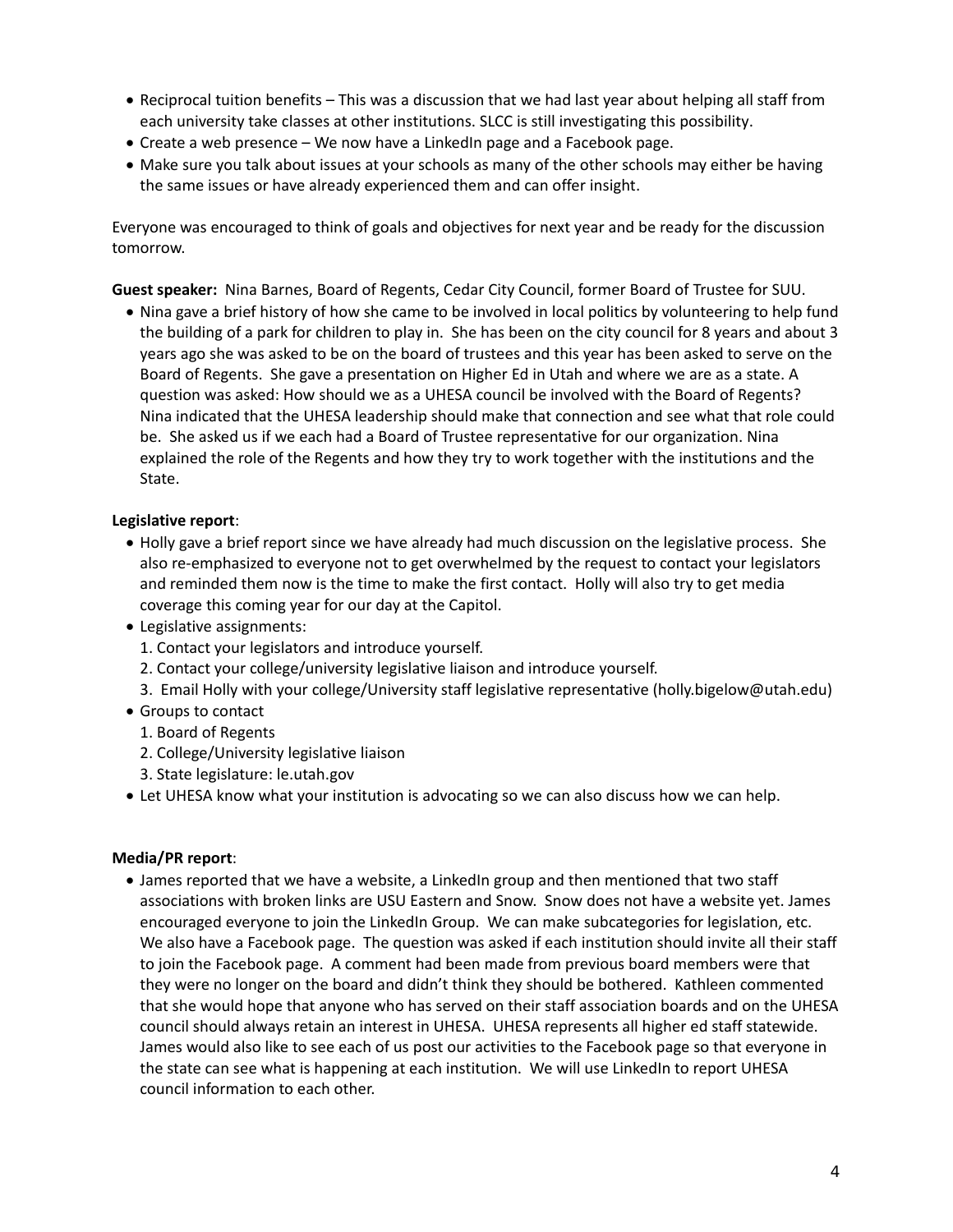All institutions should check the list on the UHESA website and make sure it is updated. Please send updates for new officers including mailing address, email and telephone numbers to James Miller ASAP.

# **Nominations for UHESA Executive Officers**:

- Legislative Committee: Holly Bigelow, nomination closed.
- Media/PR: James Miller, Carl Ellsworth: nomination closed.
- Secretary: Sheri Butler, nomination closed.
- President‐Elect: Brett McKeachnie, Carl Ellsworth, Lynette Jensen, Kate Sturgeon, Ken Richmond: nomination closed. After checking with supervisors Lynette and Ken declined the nomination.

# **Campus Reports ‐ continued**

# **Dixie State University**:

- Non-Exempt Staff Association: Kathleen reported New Holland building which also houses the library. The old library is being renovated to a new science building. She gave a report that the fall enroll is down about 2.6% They are very mindful of part time staff and are being encouraged to continue their education. They have procured funds to give a small scholarship to one staff member. They have learned that there is great interest in this and they are looking for more funding for scholarships. Kathleen is working on increasing their communication efforts.
- Ken reported on the Exempt Staff: They have made a big push for fund raising and received a \$.25 for emergency AED access throughout all buildings. This funding is ongoing. Also working on step compensation for higher level of education. They are in the process of writing a policy for this and affect all staff on their campus. Have really pushed to increase their membership and have doubled their membership during the last year. The exempt and non‐exempt associations are trying to work more closely together this year.
- **Salt Lake Community College**: Mike gave a report and handed out a brochure of facts about SLCC. Last year the staff association was able to establish a staff association day for service. Gave an update about changes on the campus. Has a "Staff Star" monthly award. Cosmetology is no longer offered. Has instituted a wellness program. Jon reported about the accomplishments of the last year. They tried working on reciprocal tuition, but it never went anywhere. They discussed other options for tuition reimbursement. Previously there was a limit of \$600 a year reimbursement, but it has been increased to \$2,000. Staff have to apply for it and meet the requirements. They have proposed community engagement leave for staff to use to volunteer at charities. This will be up to 24 hours leave per year.

**Guest Speaker**: John Westwood, House Representative for District 72.

- John just got back from legislative meetings and mentioned that there are some issues that will affect each of us.
	- o Health care. Many new laws coming that affect how businesses hire employees and Medicaid will also continue to grow. These issues will plague the State as implementation of the healthcare reform act progresses.
	- o Budget: The budget is balanced halfway through the legislative session. Last year the state was able to put money back into the rainy day fund. We have been able to retain our AAA rating. Many items were eliminated at the last minute such as the ATC building.
	- o Communication: John enjoys hearing directly from his constituents and encourages them to send short emails. He will not take time to read long emails unless he can see that the person has taken time to research and make concise comments about the item. There will be many bills that affect us directly. When you contact your legislator, you must use the bill number so they will know what you are talking about. House bills are HBXXX and Senate bills are SBXXX and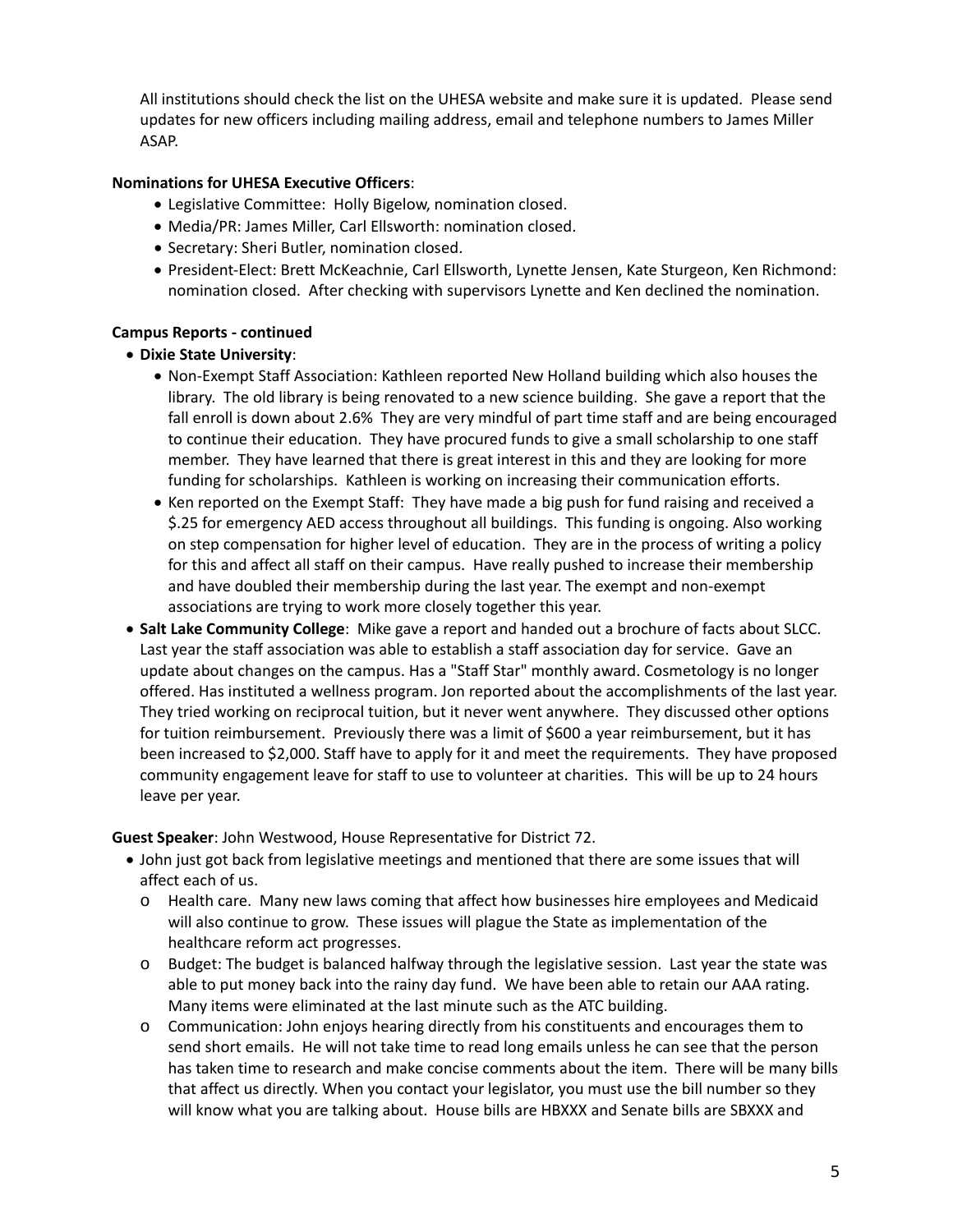track joint resolutions as well. Do not send form emails. Send your own personal emails. Start as soon as you know what the issues and bills are.

o Legislature: Commented that Speaker Becky Lockhart is an excellent administrator and does not put up with any time wasting. Passed 526 of 766 bills and over 1100 were introduced. It is difficult work and the legislators have to rely upon the committees. It is impossible to read every line of every bill. Know when bills are going to committee and track it. Go to the committee when the bill is being reviewed in committee and you can testify for or against a bill. You cannot wait until it goes to a vote to try to do anything about it. Issues can be tracked on the website.

**Discussion from Human Resources Representative**: Employers are now responsible to track part‐time hourly employees' hours to determine if they should be eligible for health care benefits. Travis Rosenberg from the SUU HR department explained that each institution can choose their own method for tracking part time hourly payroll hours. SUU has chosen to track them annually, but must monitor the time monthly. At SUU, once an employee reaches the maximum number of hours they are terminated until the next employment period begins. This means that the institution is then liable to pay for unemployment benefits. If at the time a person is terminated under these circumstances, the department then becomes financially responsible to pay for benefits and other costs. (SUU policy 5.32). Adjuncts are paid on instructional credit hours. They can only teach 21 instructional credit hours per year.

**Guest speaker**: Michael Bahr, Education Director, Utah Shakespeare Festival.

 Michael came to speak to the group about the shows that the festival is doing this year. He works with high school students throughout the state and he explained how the Festival promotes education about Shakespeare and the Festival beyond the SUU borders. Each year a high school Shakespeare weekend is sponsored in October. Last year 110 high schools from Utah, Nevada, California, Idaho, Colorado sent students (about 3,000) to SUU for the weekend. The Festival also has a traveling play that goes from school to school throughout the state helping to expose students to Shakespeare. Michael encouraged all who were at our conference to attend one of the plays at half price while they were here and then gave a brief summary of each play.

**Adjournment**: Meeting adjourned at 5:00 and will continue tomorrow at 8:30am.

# **Day 2, July 19, 2013**

Bruce called the meeting to order at 8:30am.

**Minutes of June 19, 2013**: Minutes were reviewed and one correction was noted in the committee reports, change November to February. Motion by Brett to accept the minutes, seconded by Kate and approved unanimously.

**Elections for Executive Board members**: The election was held and following are the results:

- President‐Elect: Bret McKeachnie
- Secretary: Sheri Butler
- PR/Media: James Miller and Carl Ellsworth and Kate Sturgeon volunteered to assist
- Legislative Chair: Holly Bigelow

## **Annual meeting schedule**:

• Monthly meetings: It was suggested that we hold conduct the monthly meetings via the UEN network. We will try to get this set up for the meeting in August. Meetings will be held on the third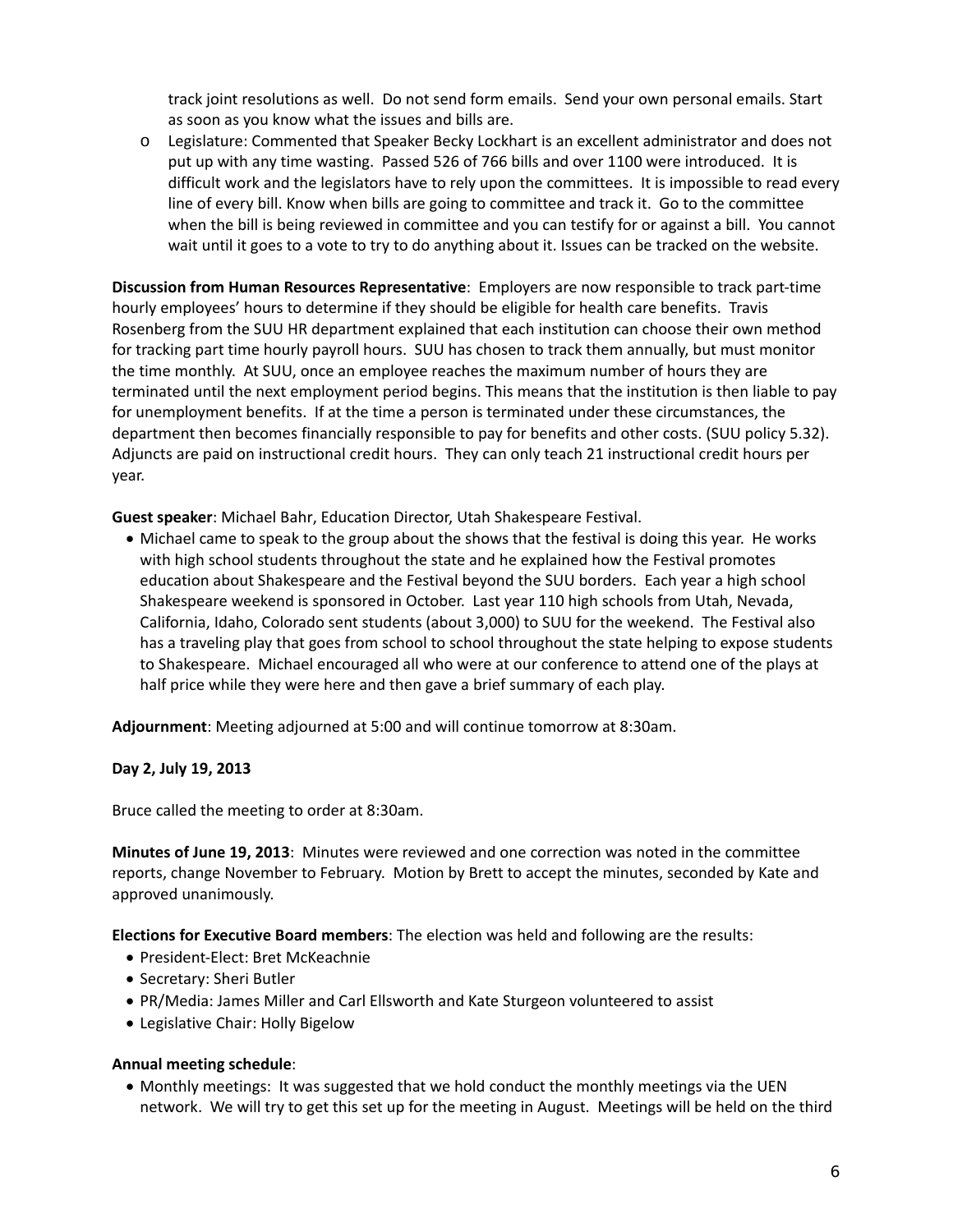Wednesday of each month at 3:00pm. Bruce will strive to have the agenda out two days prior to each meeting.

- Quarterly meetings
	- o November 15th at Dixie
	- o UHESA Day at Capitol: Tentative dates 4th, 6th or 11th. Holly will confirm.
	- o May 16th at Snow College
	- o July date TBA at UVU

# **Review of goals for 2013‐14**:

Bruce asked the delegates for suggestions for goals for the upcoming year. Following are suggestions given:

- Stronger collaboration on legislative priorities with regents, students and universities.
- Work on methods to change the apathy on each of the campuses.
- More collaboration regarding issues on each campus.
- Use Facebook link on campus communications. Come up with new motto for UHESA to help communicate to staff statewide about the purpose of the organization.
- More education for UHESA council to help us accomplish the mission of the organization.
- Update documents on the web page.
- Meet UHESA on your campus: Host a day on each campus to help introduce this organization to campus staff.
- Create Ad Hoc committees to help investigate and research areas that we would like to compare on each campus.
- Involve more of the people on each of the individual campus boards at the monthly meetings.
- Post comparisons on the webpage so that they are available to all.
- Quarterly Newsletter. The idea was well received and it was suggested we use a social media as another means of communicating. Encourage staff to sign up for feeds on changes added to the UHESA website.
- Prepare better for UHESA day at the Capitol. Make sure we are researching the information using comparisons with other states.

Discussion ensued regarding some of the issues on each of our campuses and how to communicate the needs of the staff to the legislature in a way that will make it appealing. Holly pointed out that as we approach the legislature, we need to find places to suggest where cuts can come from in other areas of the state. One suggestion was given that UHESA should join together and approach their own individual presidents and propose a method of helping those with the lowest salaries. This would help retain good staff members. Bruce wrapped this up by saying that we need to remind our administration of the value of the staff, especially those who have been at the institution for a long time. We need to show our value to the universities. Sheri suggested that each group bring to the August meeting the message that they think needs to be conveyed to the legislature.

## **Campus Reports ‐ Continued**

- **USU‐Eastern**: The name change is official. This fall they will celebrate the 75th anniversary of the institution. U‐Star money was awarded to them. Employee recognition quarterly. Had an ice cream social recently which went well.
- **Snow College**: Even though the college is smaller than most, Marlin has noticed that they have many of the same issues. They are going to be offering their first bachelor degree in Commercial Music. The staff development has been turned over to the HR office and that is going well. It seems to make a larger impression on the staff coming from HR than from the staff association. Part‐time